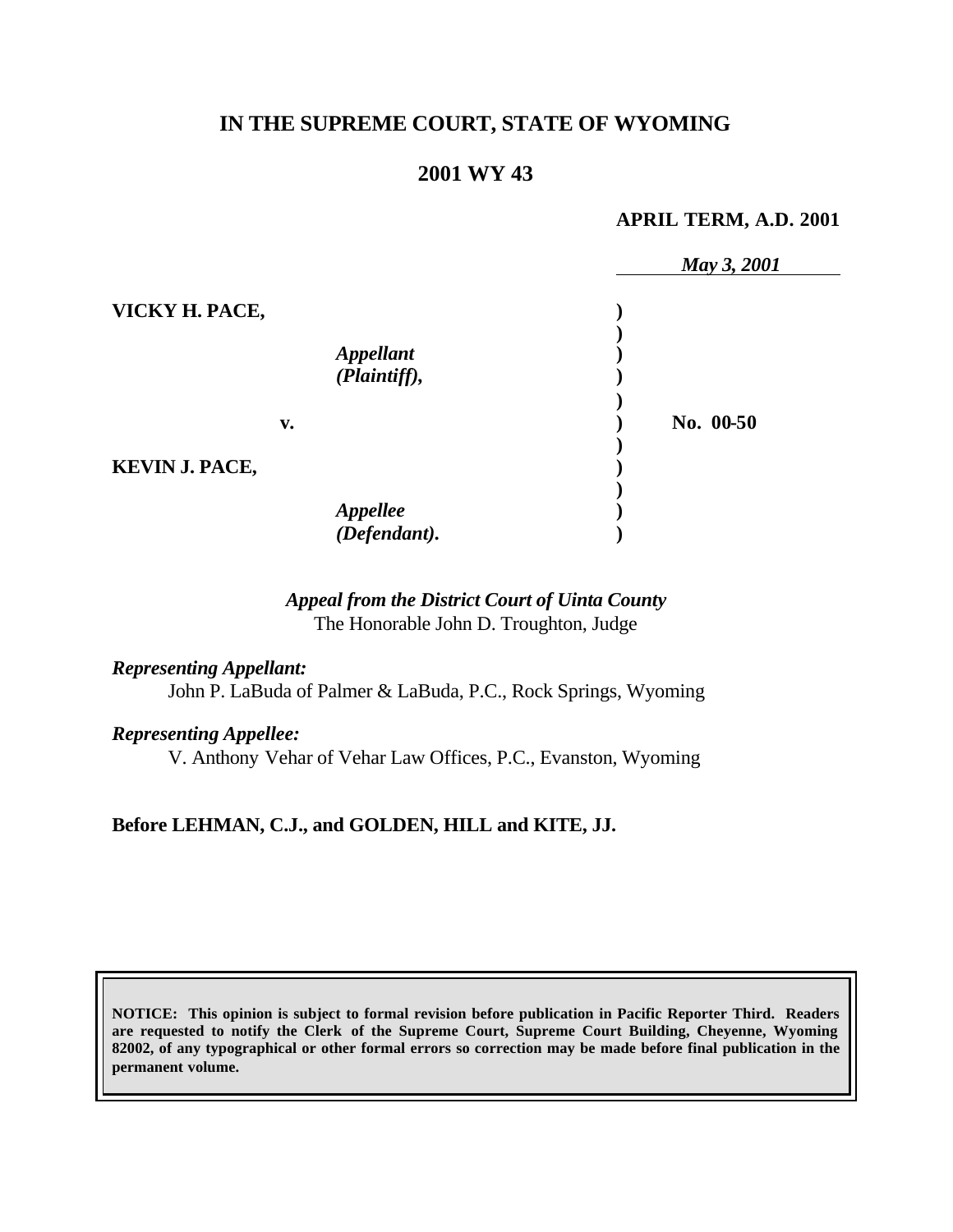### KITE, Justice.

[¶1] This appeal concerns a divorce decree which resulted in an unexplained court decision that split custody of the couple's six minor children. The court awarded custody of the two girls to Vicky Pace (the mother) and custody of the four boys to Kevin Pace (the father). We reverse and remand for additional findings and a new trial to elicit additional evidence to supplement the record. We also direct that a complete explanation for the decision be provided as it is not possible to determine from the record whether gender was the sole basis for this split of custody in violation of Wyo. Stat. Ann. § 20-2-113(a) (LEXIS 1999) (repealed 2000).

### **ISSUES**

[¶2] The mother presents these issues for our review:

A. Did the district court award custody of the parties' minor children based upon gender in violation of W.S. 20-2-113?

B. Did the district court fail to justify a change in custody from its prior temporary custody order?

C. Did the district court err in permitting the guardian ad litem to act as attorney and a fact witness?

The father states the issue as follows:

Did the trial court abuse its discretion in its custody award of the parties' minor children?

### **FACTS**

[¶3] The mother filed for a divorce from the father and sought primary physical custody of all six of their minor children. The father answered and also sought custody of the children. The couple had been married for almost nineteen years and had four sons (ages seventeen, thirteen, twelve, and six) and two daughters (ages sixteen and eight). In the Order on Temporary Custody, the court appointed a guardian ad litem (GAL), who was an attorney, for the children and ordered the parties to be examined by an agreed upon mental health professional. The court awarded temporary custody to the mother with reasonable visitation to the father. The court indicated it was in the best interests of the children for custody to be changed no more than once, if possible, and, because the children had been in the mother's custody from the date of separation, it would remain so pending trial.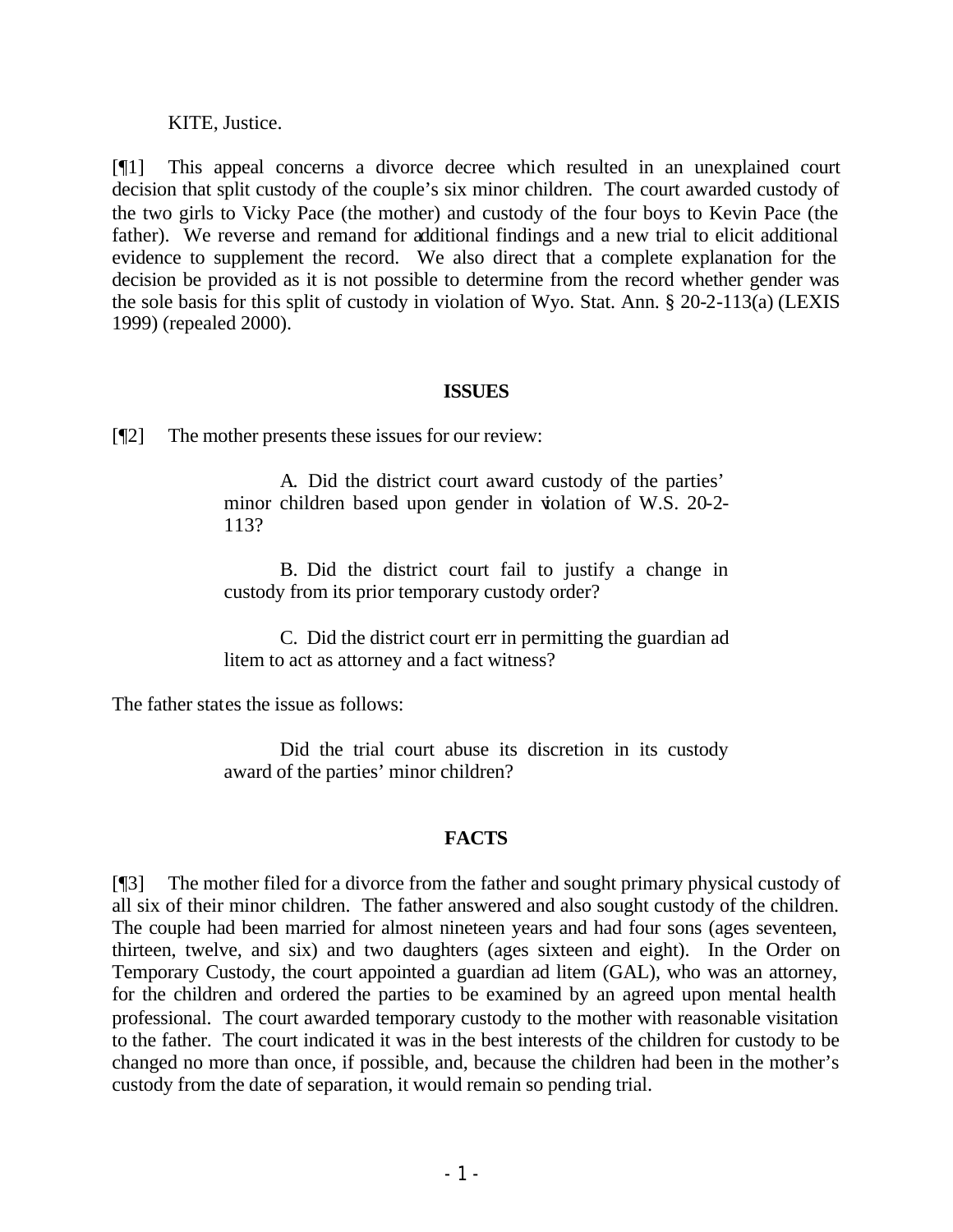[¶4] On August 26, l999, three witnesses testified at trial–the father, the mother, and the GAL. The father and the mother each testified about numerous problems and disputes which had developed over the term of the temporary custody. The mother complained the father made unreasonable, last minute demands for visitation and, on one occasion, entered her home through a window without her knowledge and took three of the boys on an out-of-state trip without her permission. The father, on the other hand, claimed the mother placed unreasonable limitations on his visitation which included requiring the children to complete various chores before the visitation, requiring advance notice of his desire for visitation, and forbidding the children to talk on the telephone. The GAL participated in presenting evidence by questioning the parties as counsel.

[¶5] After hearing testimony of the parent's complaints about one another concerning visitation, the trial court asked the GAL to come forward and testify as to the results of her investigation and to offer her recommendation. Neither party objected to the GAL's report and recommendation being presented through her testimony. The GAL recommended a split arrangement in which the mother would receive custody of the two youngest children, the six-year-old boy and the eight-year-old girl, as well as the sixteen-year-old girl and the father would receive custody of the three boys, ages twelve, thirteen, and seventeen. She further testified that, in her opinion, the oldest girl "could go with the father almost as easily." The GAL suggested a visitation schedule which would have allowed all the children to be together each weekend, alternating weekends with the mother and the father. She based her recommendation on an investigation which consisted of an approximately four-hour visit, during which she met with each child, and one interview with each parent. The record is devoid of evidence that the GAL consulted with a psychologist for the children, teachers, coaches, relatives, or the parties' and the children's friends.

[¶6] The GAL confirmed the parties were making things difficult for each other during visitation and stated: "[T]hese parents have not been good to each other and have been manipulative and, putting it frankly, jerks to each other during these proceeding[s]." She agreed with the psychologist's conclusion that both parents were dependent, compulsive, and controlling. However, she also observed that the children, in her opinion, were "exceptional," "so responsible, so moral, [and] so caring." Although the GAL recognized the custody recommendation was "unusual," she made it quite clear she primarily based it on her belief that splitting custody would encourage a situation where "both parents will make sure the other parent will have access to the children." She testified the children expressed a desire to spend as much time with both parents as possible. She also indicated the children had mixed preferences and the youngest child, the six-year-old boy, was the only one who expressly desired to live with his father because he did not like to do the chores his mother required of him. Yet the GAL felt the two youngest children should remain with their mother because they needed the "structure" and "routine" she provided. In her opinion, the middle school and high school aged boys should live with their same gender parent to enhance their "self-esteem."

[¶7] The mother and the father did not agree with the split custody recommendation. The record reveals neither the parties nor the GAL presented evidence concerning a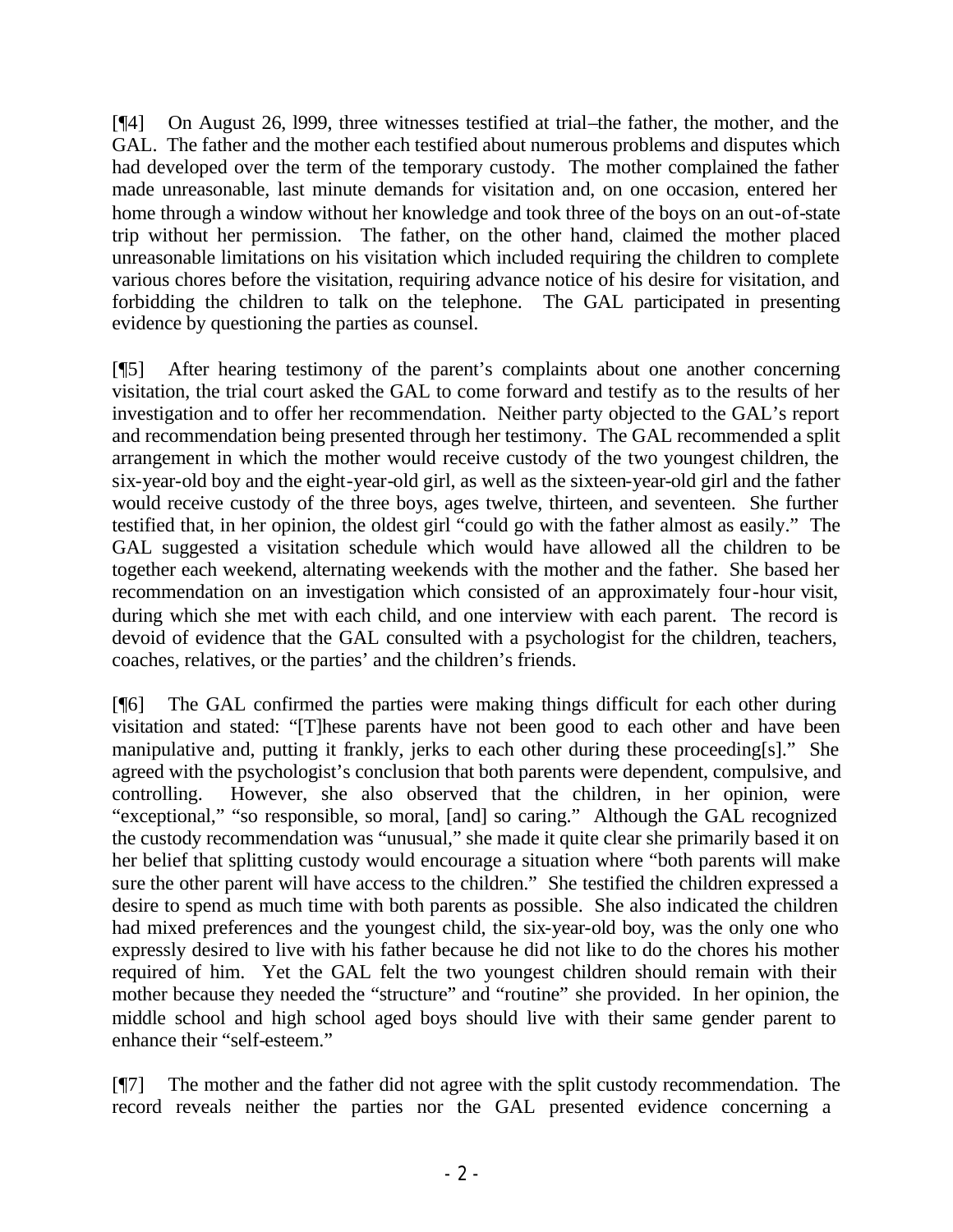psychologist's opinion of how such a split arrangement would impact the children or how it should be structured. At the end of the trial, the court stated, "I'll think about what to do with the children. I think I've got a handle on what the guardian ad litem wants to do. I don't know if I want to do that."

[¶8] Three weeks later, on September 17, l999, the court issued an opinion letter which stated simply and without explanation that custody of the four boys, including the youngest child, was awarded to the father and the mother was awarded custody of the two girls. This result was inconsistent with the evidence presented, the GAL's recommendation, and the parties' positions.

### **STANDARD OF REVIEW**

[¶9] In *Reavis v. Reavis,* 955 P.2d 428, 431 (Wyo. 1998) (some citations omitted), we explained our standard of review in domestic relation matters:

> Custody, visitation, child support, and alimony are all committed to the sound discretion of the district court. It has been our consistent principle that in custody matters, the welfare and needs of the children are to be given paramount consideration. The determination of the best interests of the child is a question for the trier of fact. "We do not overturn the decision of the trial court unless we are persuaded of an abuse of discretion or the presence of a violation of some legal principle." *Fink* [*v. Fink*], 685 P.2d [34,] 36 [(Wyo. 1984)].

We recently clarified the definition of an abuse of discretion when we stated the core of our inquiry must reach "the question of reasonableness of the choice made by the trial court." *Vaughn v. State*, 962 P.2d 149, 151 (Wyo. 1998). In *Vaughn*, we confirmed the following definition: "'Judicial discretion is a composite of many things, among which are conclusions drawn from objective criteria; it means [exercising] sound judgment . . . with regard to what is right under the circumstances and without doing so arbitrarily or capriciously.'" *Id.* (quoting *Martin v. State*, 720 P.2d 894, 897 (Wyo. 1986)).

[¶10] Our review entails evaluating the sufficiency of the evidence to support the trial court's decision, and we afford to the prevailing party every favorable inference while omitting any consideration of evidence presented by the unsuccessful party. We cannot sustain findings of fact not supported by the evidence, contrary to the evidence, or against the great weight of the evidence. Similarly, an abuse of discretion is present when a material factor deserving significant weight is ignored. *RDS v. GEMN*, 9 P.3d 984, 986 (Wyo. 2000).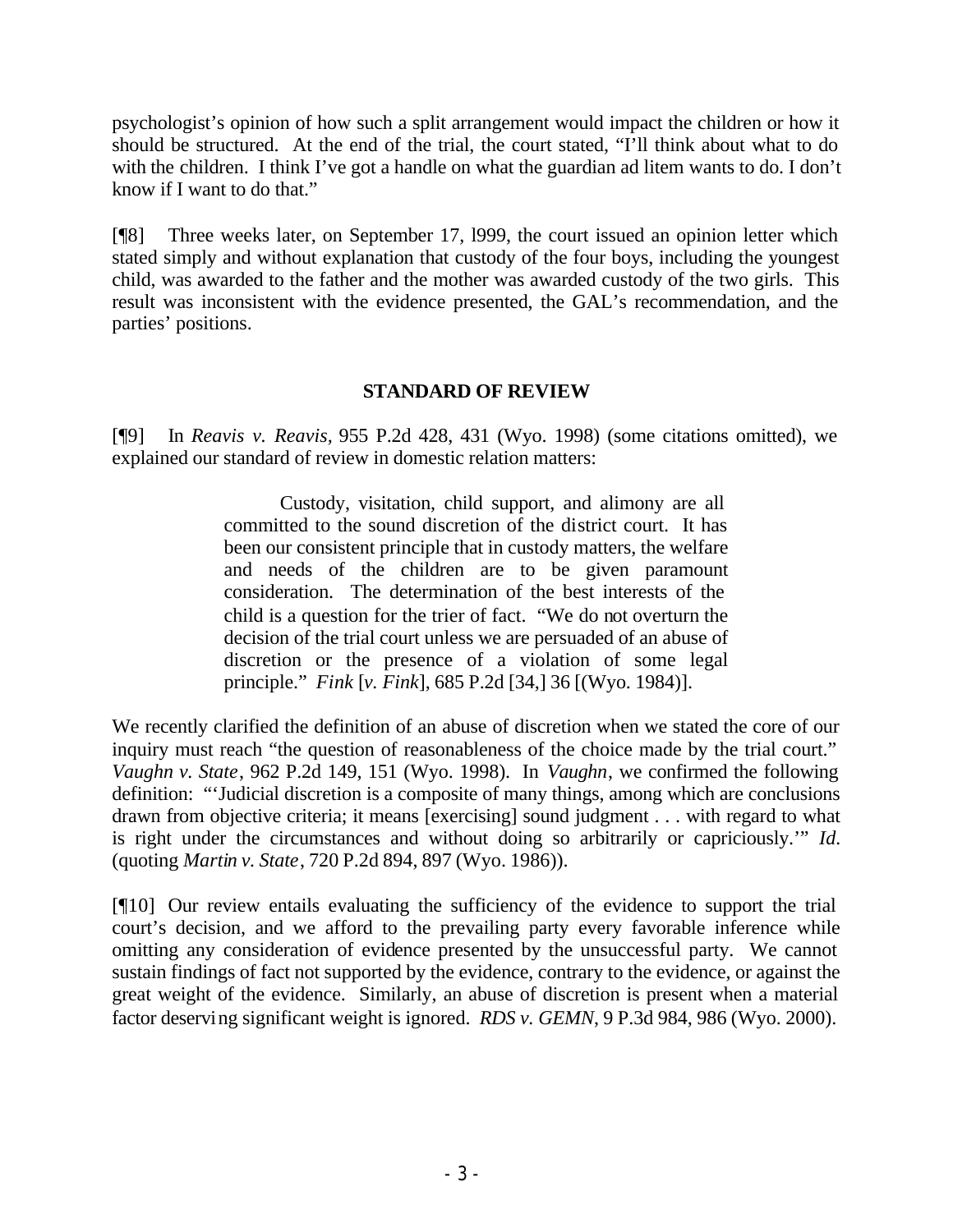### **DISCUSSION**

[¶11] "The law affords wide discretion to the district court when fashioning custody and visitation provisions for the best interests of the children." *Reavis,* 955 P.2d at 431. We recognize such discretion encompasses one of the most difficult and demanding tasks assigned to a trial judge. *Id*. Ultimately, the "goal to be achieved is a reasonable balance of the rights and affections of each of the parents, with paramount consideration being given to the welfare and needs of the children." *Leitner v. Lonabaugh*, 402 P.2d 713, 720 (Wyo. 1965); *see also Dowdy v. Dowdy*, 864 P.2d 439, 440 (Wyo. 1993).

### **A. Section 20-2-113(a)**

[¶12] The mother contends the custody arrangement chosen by the trial court, wherein each parent was awarded custody of the children of his/her same gender, violated  $\S 20$ -2-113(a)<sup>1</sup> (emphasis added), which provided in pertinent part:

> (a) In granting a divorce or annulment of a marriage, the court may make any disposition of the children that appears most expedient and beneficial for the well-being of the children. The court shall consider the relative competency of both parents and *no award of custody shall be made solely on the basis of gender of the parent*.

Consideration of gender is not prevented in a custody award. The statute simply prohibits gender from being the "sole" basis of a custody award. The difficulty with our review arises because we cannot determine from the court's order what factors formed the basis for its decision. Certainly, under these circumstances where each of six children was awarded to his/her parent of the same gender, a reasonable inference can be drawn that gender was a consideration. However, this inference may be rebutted if it appears the court considered other relevant factors in addition to gender. In the instant case, because there is not an adequate explanation evident in the court's decision letter, the court order, or the court's remarks in the trial transcript, we are unable to determine whether the court abused its discretion by violating the statutory prohibition against reliance on gender as the sole basis for a custody decision.

[¶13] In addressing the determination of child custody, we have previously stated: "Every case . . . requires careful weighing of relevant factors, looking to the unique and individual family relationships, in order to reach a resolution in the best interests of the children in that family." *Reavis*, 955 P.2d at 431. "To determine whether a district court has abused its

<sup>&</sup>lt;sup>1</sup> This statute was repealed in 2000; however, similar language was included in Wyo. Stat. Ann. § 20-2-201(b) (LEXIS Supp. 2000): "(b) In any proceeding in which the custody of a child is at issue the court shall not prefer one (1) parent as a custodian solely because of gender."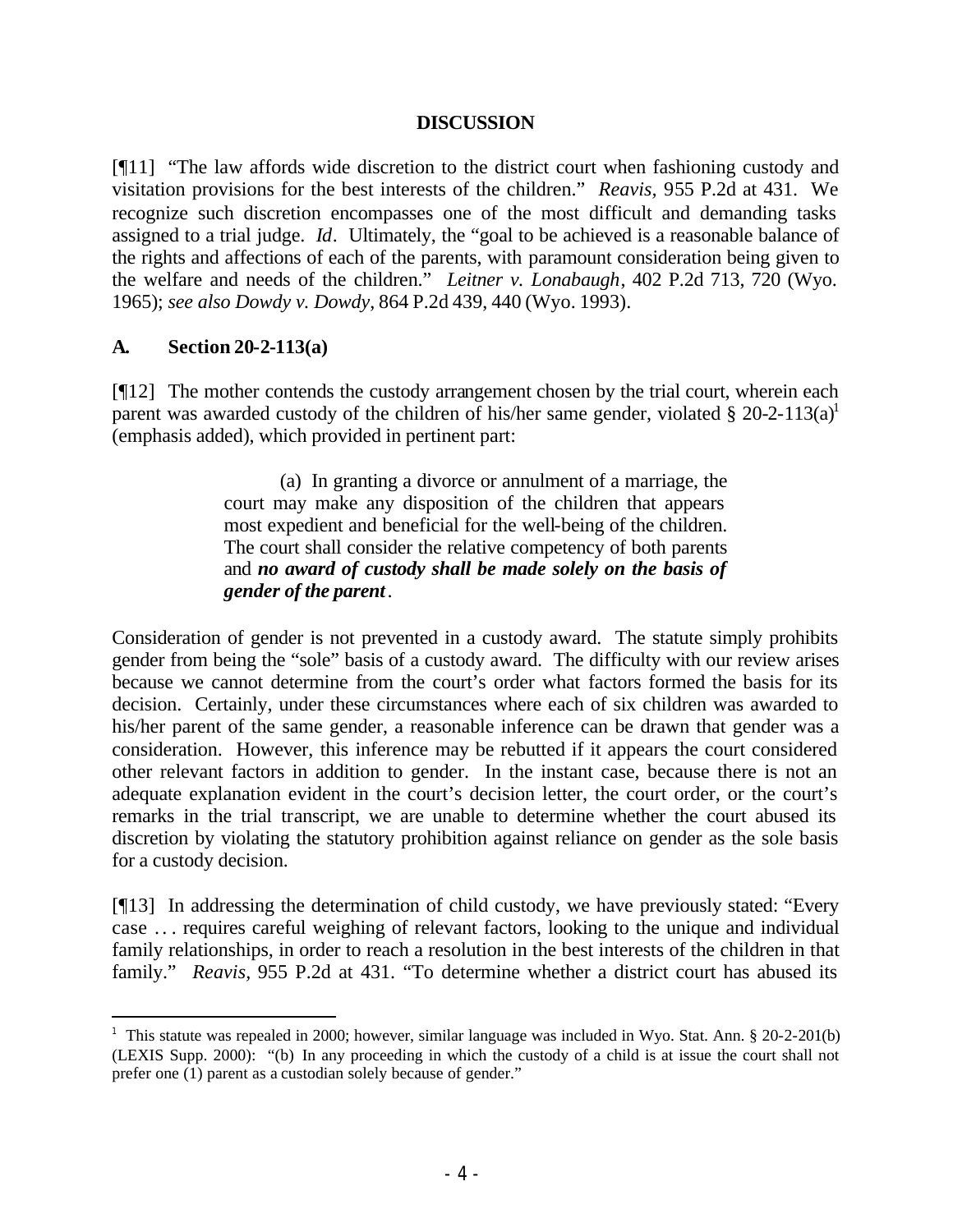discretion, we must rely on the district court's articulation of the factors which were considered and how those factors support its conclusions." *Id.* The decision in this instance leaves this court to speculate as to the trial court's reasoning. The only statement provided by the court was in the Judgment and Decree of Divorce, wherein it held: "It is in the best interests of the children, and the parties, to structure child custody and visitation in a manner that will encourage the parties to allow a maximum of parent-child contact between all the children and each of the parents." The father's counsel creatively suggests the decision resulted from the court's desire to split the youngest children to ensure the division in custody would last until all the children left the home, thus encouraging continued cooperation of the parents. However, this is pure speculation as there is no trial court explanation.

[¶14] The gender issue standing alone would require a remand for an explanation of the factors considered by the trial court to assure the statute has not been violated. However, for the reasons discussed below, the court's findings are insufficient to support its result.

# **B. Unconventional Custody Award – Findings and Explanation**

[¶15] The trial court ordered an unconventional custody approach which separated siblings from each other through a custody award to different parents. As we suggested in *Reavis*, when a trial court is exercising its discretionary power in custody matters, it should place on the record the circumstances and factors which were crucial to the determination. The court should further spell out its reasons so counsel and the reviewing court can understand and evaluate the soundness of the decision. 955 P.2d at 431-32. We conclude the need is paramount when a court chooses an unconventional custody arrangement as occurred in this case. The separation of siblings from each other through custody awards to different parents is not a preferred resolution and will receive stringent appellate review. *Dowdy*, 864 P.2d at 440. The value of a trial court's explanation has been succinctly stated:

> [I]t is important that the exercise of discretion be accompanied by the trial court's articulation of the factors considered and the weight accorded to them . . . . [A]rticulation of the reasons for the decision tends to provide a firm base for an appellate judgment that discretion was soundly exercised. It confines review of the exercise of discretion to its appropriate scope – *i. e.,* whether the relevant factors were considered and given appropriate weight . . . .

*United States v. Criden*, 648 F.2d 814, 819 (3d Cir. 1981).

[¶16] In *RDS*, we stopped short of requiring such clarity of the trial court, relying instead on W.R.C.P. 52(a) which allows counsel to request findings of fact and conclusions of law. 9 P.3d at 986. However, *RDS* is distinguishable from the instant case as the custody arrangement the trial court chose was not unconventional. In that case, the trial court awarded primary physical custody of the child to the mother who was the primary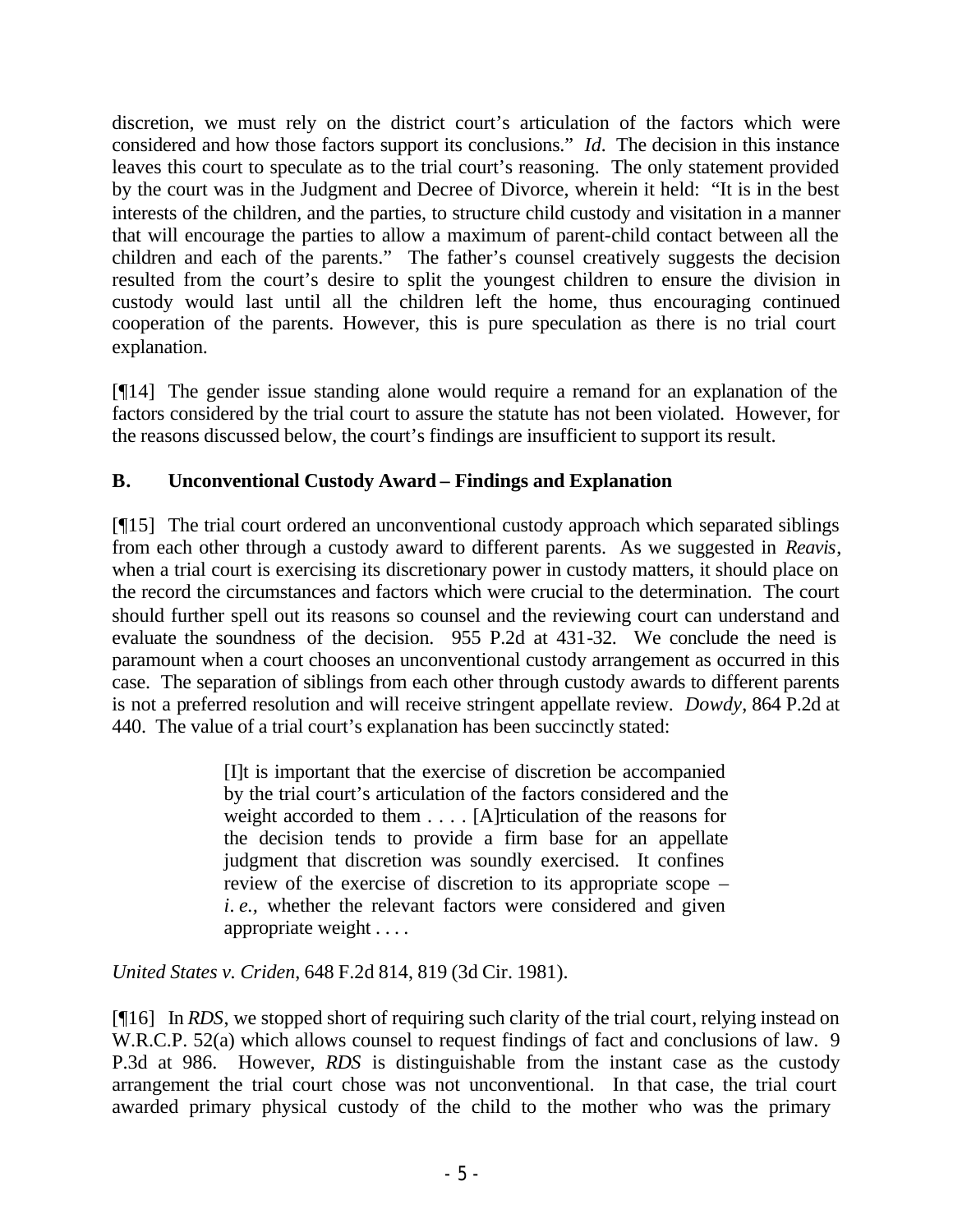caregiver. 9 P.3d at 985. In contrast, this case is more analogous to *Reavis* wherein the trial court ordered an unconventional approach which provided each party custody of the children in alternating nine-week periods during the school year. 955 P.2d at 430. In response to this custody arrangement, this court stated: "Unfortunately, we are provided scarce explanation for the custody arrangement ordered in this case; one which substantially deviates from the requests of the parties and is unique to the experience of this court." 955 P.2d at 432.

[¶17] As future guidance to the trial courts, we hold that, when the exercise of its discretion in custody matters involves splitting custody<sup>2</sup> of children between parents or other unconventional custody approaches, the trial court must provide an explanation of its reasoning and place its findings on the record. A reasoned explanation and an expression of findings of a trial court's conclusion will assure this court that a comprehensive evaluation of all relevant factors occurred prior to the award of custody.

[¶18] The parties' lawyers cannot remain passive. To assist the trial judge, each is obligated to articulate on the record the relevant factors and their relative weight which, in the lawyer's professional judgment, should inform the trial court's exercise of judicial discretion. Some of the relevant factors might include, but are not limited to, the wishes of the parents and the children, the children's interaction and interrelationship with their parents and others who are important in their lives, the children's adjustment to their environment, the mental and physical health of all persons involved, the parent who is more likely to honor and facilitate visitation, whether either parent has failed to make required child support payments, and whether either parent has been involved in any matter involving abuse or neglect of a child. The examination of these and other appropriate factors will provide the appellate court with a well informed basis for distinguishing between a trial court's well reasoned conclusions reached after a comprehensive consideration of all relevant factors and a mere boilerplate approval phrased in the "magic words."

# **C. Unconventional Custody Arrangements – Additional Evidence**

[¶19] Under ordinary circumstances, a remand to obtain a complete explanation of the trial court's decision in an unconventional custody award would be an adequate remedy. However, the facts in this case require the trial court's decision be reversed due to insufficient evidence in the record to support the particular custody split which was ordered. The trial court's decision differs substantially from the split custody arrangement recommended by the GAL. As stated in *Reavis*: "The district court offered no explanation regarding the children's ability to handle the sweeping changes imposed, nor did the district court express why such changes would be in the children's best interests." 955 P.2d at 433. In addition to the trial court's belief that the split custody would force the parents to cooperate, the impact its decision will have on the children must be paramount. For instance, what impact will the court's decision have on the youngest girl, who will now or soon be

<sup>&</sup>lt;sup>2</sup> In an effort to clarify, we note the term "splitting custody" references separating siblings from each other through custody awards to different parents.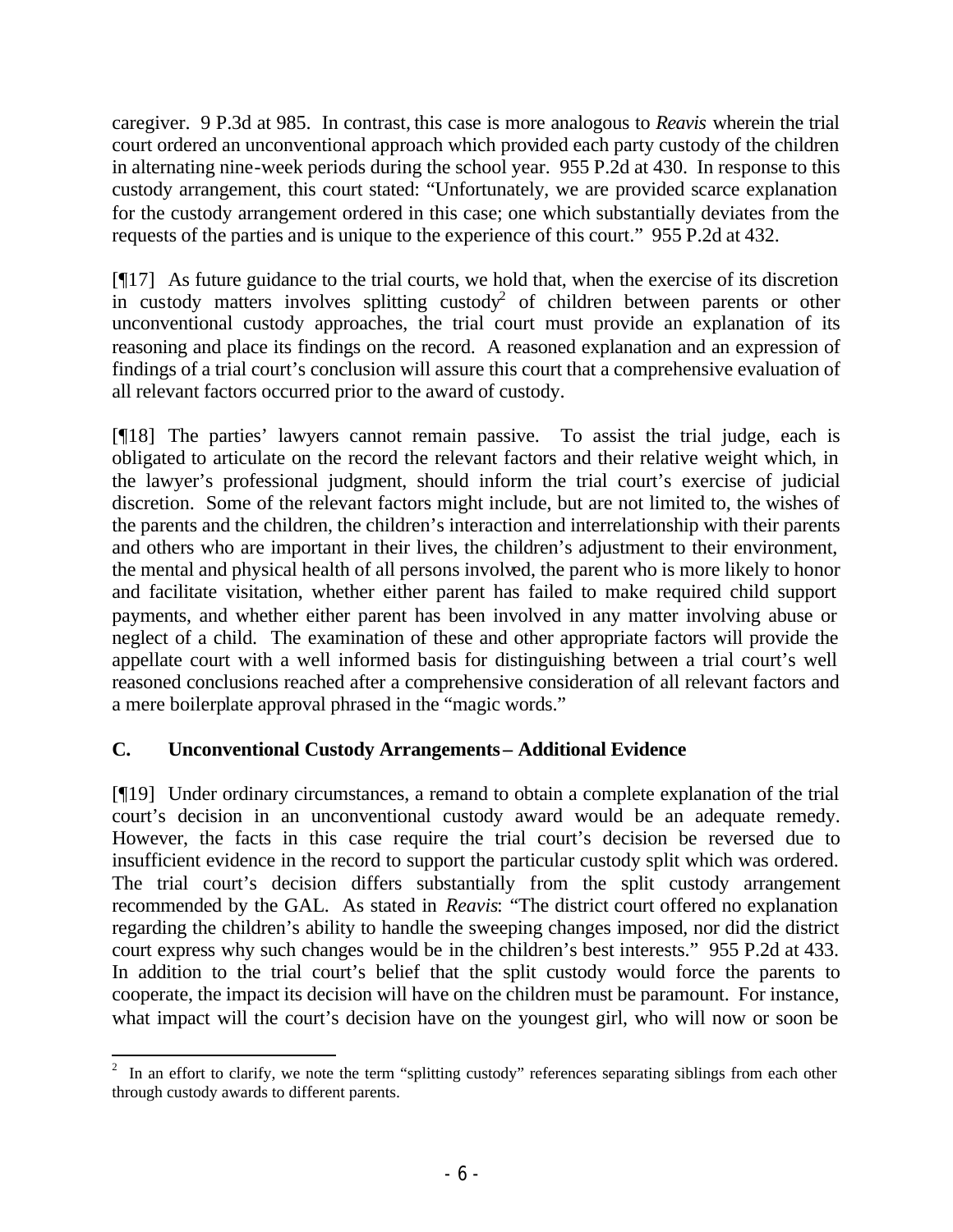essentially an only child when her older sister, who was seventeen at trial, leaves home? What impact will the court's decision have on the youngest boy whom the GAL recommended should remain with his mother in order to benefit from the structure she provided? Similarly, what impact does separating the two youngest children have on their development? Finally, the testimony presented at trial was that the mother had been the children's primary care provider until the separation. The trial court must address how the best interests of the children are met by a change from their mother's primary custody to the split custody arrangement ordered by the court. If a trial court is willing to separate siblings and award their custody to different parents, such a decision must be supported by evidence of how that custody arrangement will impact the children developmentally from either psychological experts, counselors, or other appropriate witnesses.<sup>3</sup>

[¶20] In *Dowdy*, we recognized separating siblings from each other through custody awards to different parents is not a preferred resolution. 864 P.2d at 440. Although keeping siblings together is generally considered to be the better practice, the effect of separating siblings from each other is just one of several factors courts consider in determining the best interests of the children. *Id*. In *Dowdy,* this court examined the trial court record and determined there was evidence to support the court's decision to split custody. However, the instant case is distinguishable because the record fails to provide such support for the court's decision, and for that reason we require additional evidence to support the decision. As mentioned earlier, in the Judgment and Decree of Divorce, the trial court held: "It is in the best interests of the children, and the parties, to structure child custody and visitation in a manner that will encourage the parties to allow a maximum of parent-child contact between all the children and each of the parents." Although encouraging parent-child contact by minimizing the parents' interference with one another's visitation is certainly a valid objective, it cannot be the sole basis for a custody award. It should be noted that this court rejected such an approach in *Reavis* and said: "The district court's order, calculated to avoid a parental 'upper hand,' appears to stem from the belief that splitting the prize down the middle is the fairest means to resolve an impasse." 955 P.2d at 434. There may be instances in which a split custody arrangement is in the best interests of the children. This case may even present such a circumstance; however, there must be evidence to support this decision upon remand.

# **D. Guardi an Ad Litem**

[¶21] The final issue raised by the mother is whether the trial court erred in permitting the GAL to act as both an attorney and a fact witness at trial. The mother contends the GAL's actions contradict the ruling of *Clark v. Alexander,* 953 P.2d 145 (Wyo. 1998)*,* because the GAL received copies of exhibits as the attorney for the minor children, cross-examined each witness, and then was allowed to give a recommendation under oath and be examined by counsel. The father argues the mother failed to object to the GAL's testimony and, therefore, has failed to preserve the issue on appeal.

<sup>&</sup>lt;sup>3</sup> A psychologist was retained in this case to conduct an examination of the parents but was not consulted concerning the impact of split custody on the children.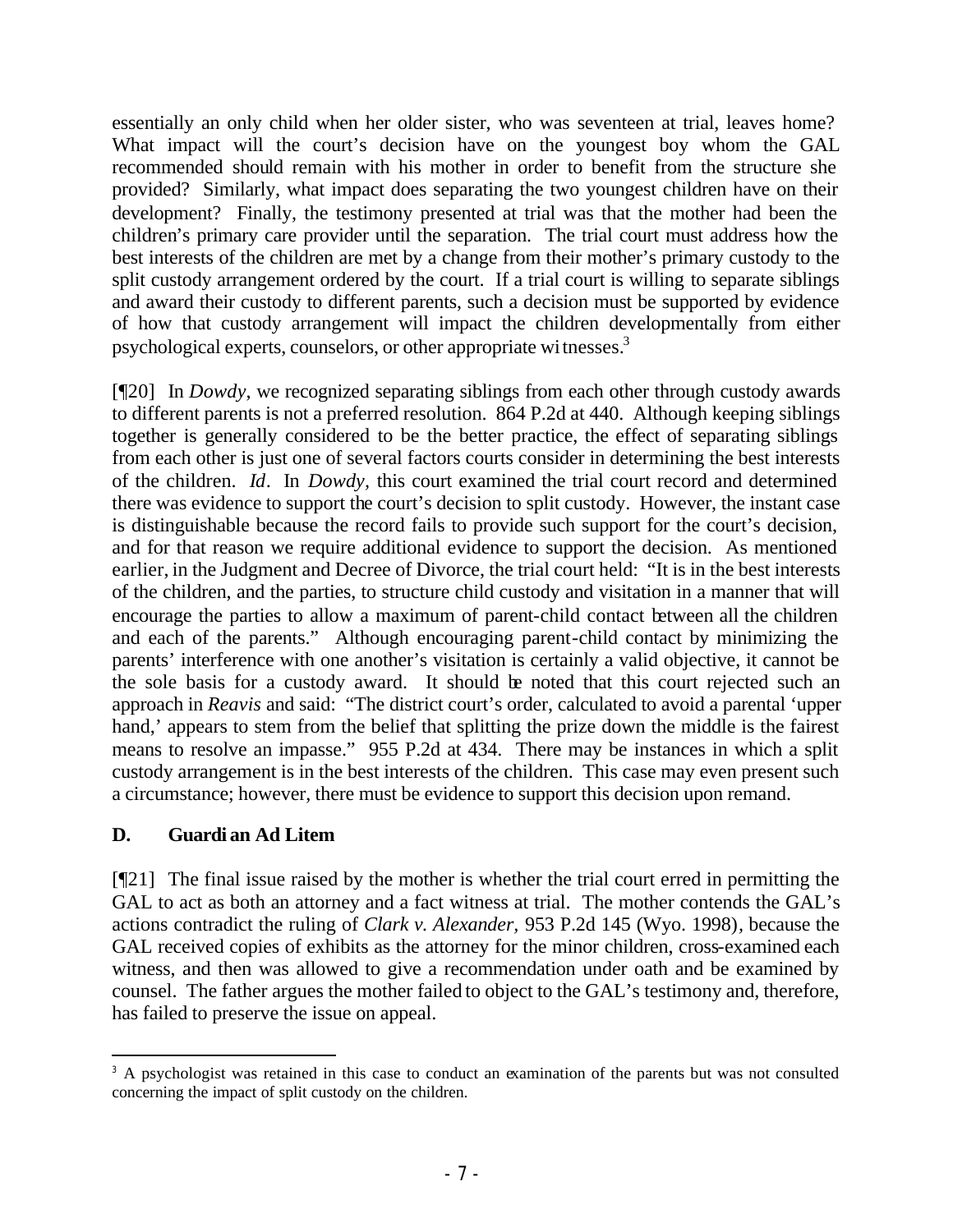[¶22] "Generally, we will not address an issue raised for the first time on appeal absent special circumstances." *Clark,* 953 P.2d at 151. However, as we stated in *Clark*: "'The definition of the precise roles of the attorney and the guardian ad litem for children is still evolving and not without difficulty.'" *Id.* (quoting *S.S. v. D.M.*, 597 A.2d 870, 877 (App. D.C. 1991)). Our decision in *Clark* was intended to clarify and provide guidance on the role of an attorney appointed to represent a child while at the same time acting as a guardian ad litem. We take this opportunity to reaffirm the requirement that an attorney/guardian ad litem may not participate as a fact witness in a custody hearing.

[¶23] We said in *Clark*: "In Wyoming, the role of an attorney or guardian ad litem in custody cases is not addressed by statute."<sup>4</sup> 953 P.2d at 151. As a result, in *Clark* we defined the traditional roles of both a guardian ad litem and an attorney in custody proceedings and acknowledged the "hybrid" nature of the role of attorney/guardian ad litem. Our stated purpose for the "hybrid" role was to decrease costs attendant to the appointment of both an attorney and a guardian ad litem so family resources could be directed toward the children's needs outside the litigation process. 953 P.2d at 153. The "hybrid" role necessitated a modified application of the Rules of Professional Conduct for Attorneys at Law. *Id*. In particular, *Clark* excused an attorney's strict adherence to the client's expressed preferences and modified the confidentiality requirement. 953 P.2d at 154. However, we specifically did not compromise Rule 3.7 of the Rules of Professional Conduct for Attorneys at Law, which prohibits attorneys from participating as advocates in cases where it is likely they will be called to testify to matters of import at the proceedings. As a result, we stated: "[A]n attorney/guardian ad litem may not be a fact witness at a custody hearing." *Id*. We reiterate our reasoning expressed in *Clark*, *id.*:

> Our holding in *Moore*, 809 P.2d 261[,] clearly mandates that the attorney/guardian ad litem is to be an advocate for the best interests of the child and actively participate at the proceedings. As counsel, the attorney/guardian ad litem has the opportunity and the obligation to conduct all necessary pretrial preparation and present all relevant information through the evidence offered at trial. Recommendations can be made to the court

<sup>4</sup> We reiterate our plea briefly stated in *Clark*, 953 P.2d at 151, n.2:

Our decision here does not address many areas of chronic confusion in the appointment of a guardian ad litem, e.g., when an appointment is necessary, the necessary qualifications to serve as guardian ad litem, and the timeliness of the court's communication of the specific duties expected by the court. In recognition of the need for clarification and the lack of uniformity throughout our state, we urge our courts, legislators, professionals, and concerned citizens to undertake a consolidated effort to address the appointment of counsel and guardians ad litem for Wyoming's children.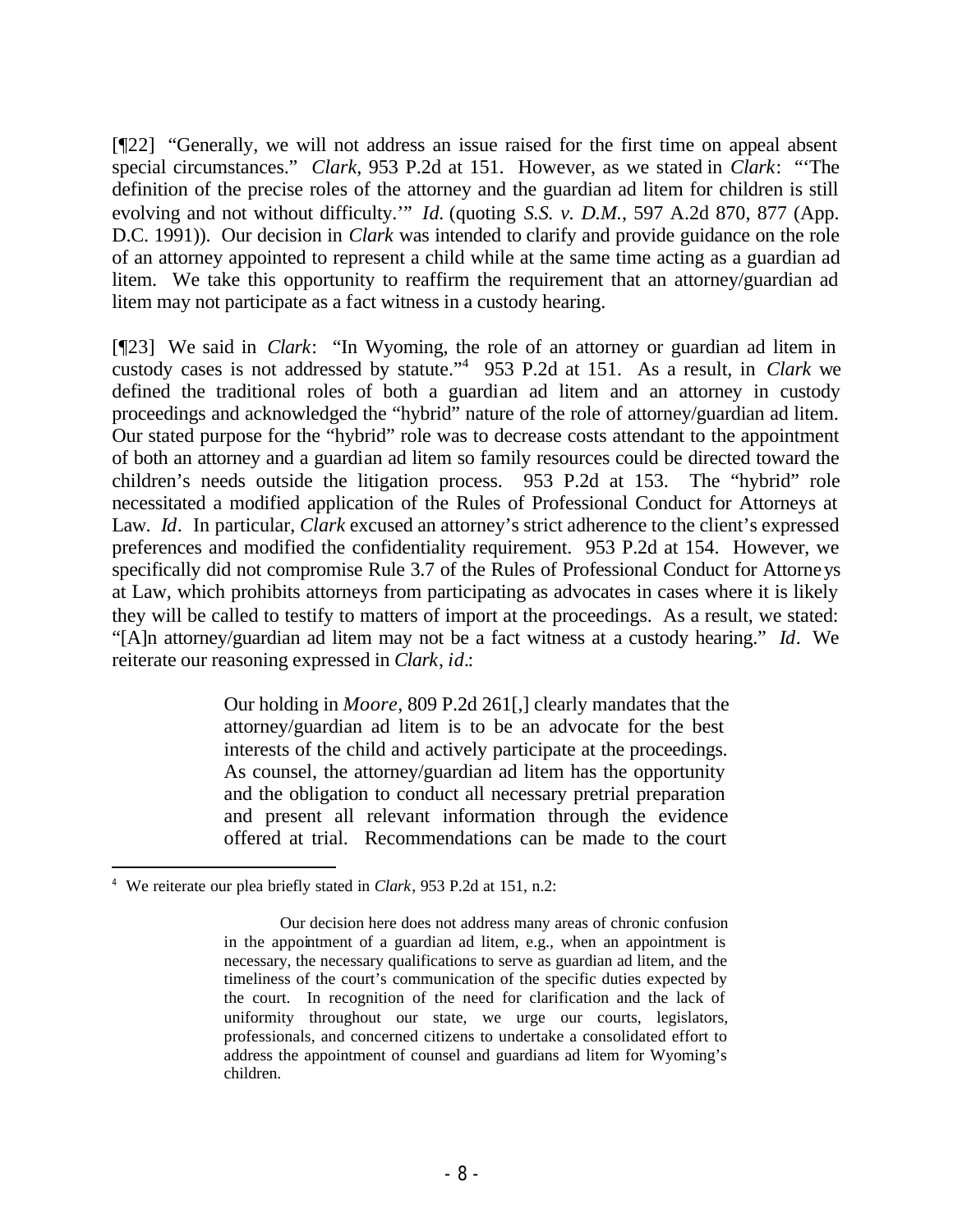through closing argument based on the evidence received. It is, therefore, unnecessary to allow the attorney/guardian ad litem to place his or her own credibility at issue. Consequently, we join those jurisdictions which hold that an attorney/guardian ad litem may not be a fact witness at a custody hearing.

[¶24] The application of *Clark* to the facts in this case is straightforward. The GAL, who was a licensed attorney, impermissibly acted as both trial counsel and a witness. This resulted in the presentation of the GAL's recommendation to the court in the form of sworn testimony. We conclude the trial court erred in admitting the attorney/GAL's testimony. After we determined there was a similar error in *Clark*, we applied the analysis set forth in *Moore v. Moore*, 809 P.2d 261, 264 (Wyo. 1991), which stated that an ethical violation, not brought by the prevailing party, will be reversed only if it results in manifest injustice. "Manifest injustice 'contemplate[s] a situation that is unmistakable or indisputable, was not foreseeable, and affects the substantial rights of a party.'" *Clark,* 953 P.2d at 154 (quoting *McCarthy v. State*, 945 P.2d 775, 777 (Wyo. 1997)). Neither party objected to the GAL's testimony at the hearing, and each party was able to cross-examine her testimony. Further, it is evident from the trial court's order that the GAL's opinion testimony was not enhanced in the trial judge's eyes as he chose to award a different custody arrangement. We conclude the GAL's testimony did not result in manifest injustice. Upon remand, we anticipate counsel will clearly understand and respect the requirement that the attorney/GAL must refrain from testifying and only provide her report to the court after the full and explicit consent of the parties. Absent such consent, the attorney/GAL must present evidence sufficient to support her recommendation during trial and present the recommendation in the form of closing argument based on the evidence.

[¶25] We further clarify our holding in *Clark* by addressing the father's argument that, had the GAL not testified as to the bases of her recommendation, the children would have been required to testify as witnesses. *Clark* requires attorneys/guardians ad litem to present competent evidence as necessary to support their recommendations based on the best interests of the children. Recommendations can then be presented to the courts through closing arguments based on the evidence received. 953 P.2d at 154. As we stated in *Clark*, *id.*:

> This is not to say that the attorney/guardian ad litem may not submit a written report to the parties. A detailed report which timely informs the parties of the relevant facts and the basis of the guardian ad litem's recommendation may facilitate agreement prior to trial. If the parties so stipulate, the report may be presented to the court. However, the report should not be filed with the court or received into evidence without the express agreement of the parties.

As a result, well considered recommendations, particularly when unconventional custody arrangements are being considered, demand the guardians ad litem make more probing